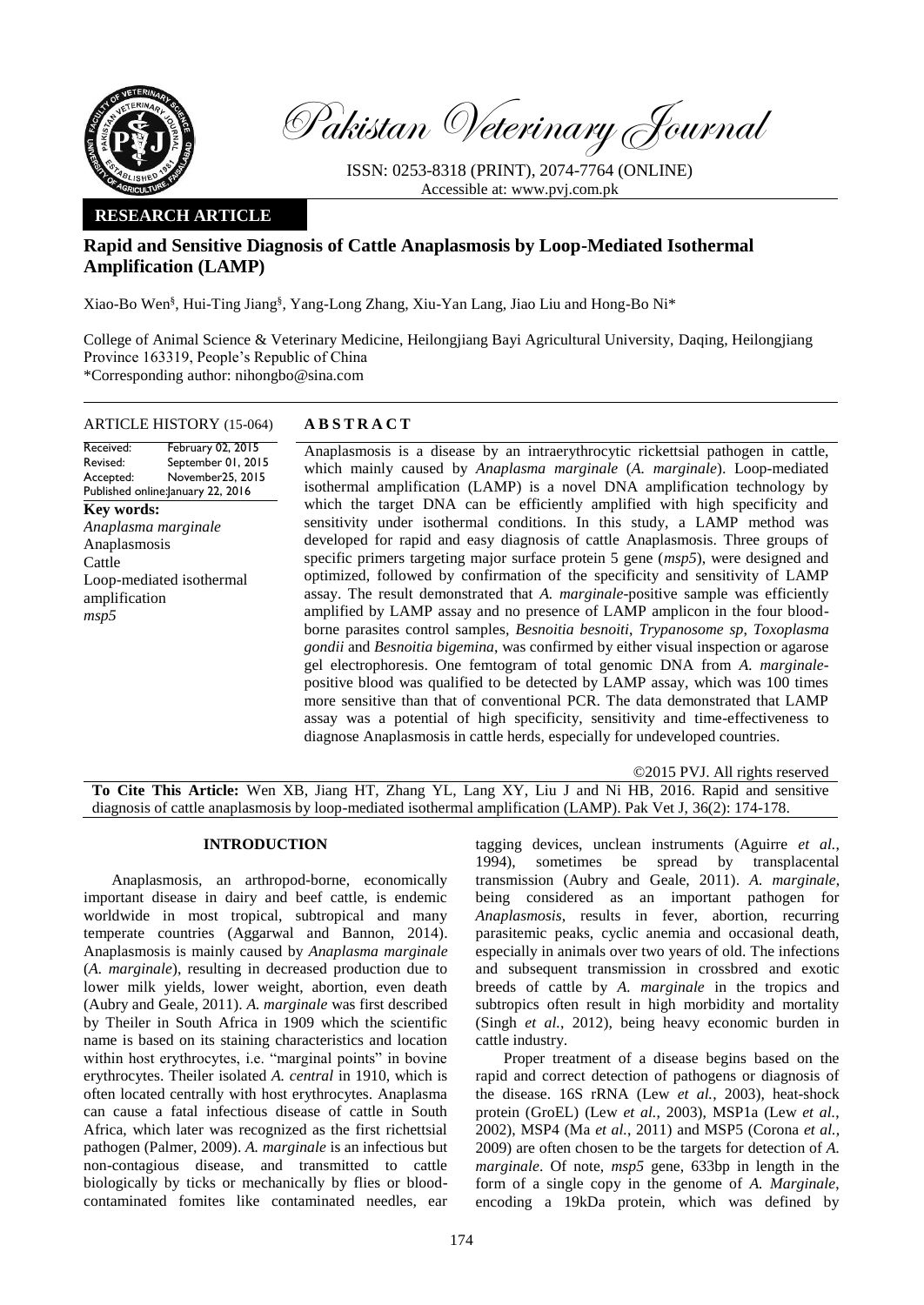immunoblots with monoclonal antibody ANAF16C1, is the most conserved among all recognized species of anaplasma, including *A. marginale*, *A. centrale*, and *A. Ovis* (Visser *et al.*, 1992; Strik *et al.*, 2007; Ybanez *et al.*, 2013). The traditional detection methods targeting MSP5 of *A. marginale* include competitive enzyme-linked immunosorbent assay (cELISA) (Strik *et al.*, 2007), competitive inhibition ELISA (ciELISA) assay (Ni *et al.*, 2011), nested PCR (Torioni de Echaide *et al.*, 1998), realtime PCR (Picoloto *et al.*, 2010) and semi-nested PCR assay (Singh *et al.*, 2012). All of these methods each represent several limitations, such as varied sensitivity or labor-cost or time-cost. Moreover, the sophisticated equipments and skilled personnel may be required for the selected assays above. In 2000, Notomi and his colleagues developed a method to amplify DNA under isothermal conditions, usually between 60 and 65°C, termed Loopmediated isothermal amplification (LAMP), which was of high specificity, efficiency and rapidity (Notomi *et al.*, 2000). It does not require sophisticated instruments, which is especially applicable in developing countries. Now it has been intensively applied to detect parasites, bacteria or viruses infecting human or animals (see the details in the reviews) (Parida *et al.*, 2008; Dhama *et al.*, 2014) (For further information, the reader is referred to read other excellent reports). Hundreds of application of LAMP in clinical detection and diagnosis have been reported since the latest reviews (Dhama *et al.*, 2014; Li and Macdonald, 2015) were published. However, the application of LAMP to diagnosis of cattle Anaplasmosis, especially as for *A. marginale*, remains to known whether it could be sensitive and effective as its performance for other pathogens in human or animals. Thus, we designed primers specific for the conserved *msp5* gene of cattle *A. marginale* in an attempt to evaluate the potential of the LAMP as a simple, rapid and sensitive diagnosis assay for cattle Anaplasmosis as to provide the guidance for the treatment or prevention of disease*.*

## **MATERIALS AND METHODS**

**Samples:** The genomic DNA of whole blood from cattle infected by *A. marginale* was extracted using Genomic DNA extraction kit according to the manufacturer's instruction (TIANamp Genomic DNA Kit, IANGEN, Beijing, China) and stored at -20℃ until use. The samples of *Besnoitia besnoiti* (*B. besnoitia*), *Trypanosome sp*, *Toxoplasma gondii* (*T. gondii*) and *Besnoitia bigemina* (*B. bigemina*) were kindly provided by Dr. Wang in Preventive Veterinary Medicine, Parasite laboratory of College of Animal Science & Veterinary Medicine, Heilongjiang Bayi Agricultural University.

**LAMP and conventional PCR primers specific for cattle Anaplasmosis:** LAMP primers specific for Cattle *A. marginale* were designed based on the published sequence of *msp5* gene (GenBank accession number M93392.1). Total 3 groups (a, b, c) of primers were designed using PrimerExploer online server (http://primerexplorer.jp/e/). Three pairs of the outer primers were used for conventional PCR assay. Sequence of primers and related information is shown as Table 1.

**Conventional PCR assay:** PCR were conducted in a 25μL mixture containing 1μM outer primers, 1μL sample DNA, PCR 2×Master Mix (Thermo Scientific Fermentas, USA) and reaction was set as described elsewhere except annealing at 58°C for 1min, followed by 0.8% agarose gel electrophoresis (Corona *et al.*, 2009).

**LAMP assay:** LAMP reaction was performed as per manufacturer's instructions (New England Biolabs, Inc., MA). Briefly, the reaction was performed in a 25μL reaction mixture containing 0.4μM outer primers, 1.6μM inner primers , 0.8μM loop primers, 1μL of genomic DNA, 1mM of MgSO4, 1mM dNTP, 1mM Betain, 2.5μL 10×Thermopol buffer, and 1U of Bst DNA polymerase (New England Biolabs, Inc., MA). Twenty microliter of mineral oil (Sigma-Aldrich, St. Louis, MO) was added to cover the surface of reaction mixture. Finally, 0.5μL SYBR GREEN І dye (Sigma-Aldrich, St. Louis, MO) was added into the center of inner cap of PCR tube. The mixture solution was incubated at 63°C for 20min, followed by centrifuge at  $1000 \times g$  for 1min and shake.. The LAMP products were visualized under brighter field and UV-illuminator at 365nm, respectively. Alternatively, LAMP products were analyzed by agarose gel electrophoresis.

**Optimization of LAMP assay reaction time:** The optimal reaction time was determined based on the color change of reaction products at the time point of 10, 20, 30, 40, 50 or 60min, followed LAMP products were analyzed by electrophoresis on a 0.8% agarose gel, respectively.

**Evaluation of LAMP:** The specificity of LAMP for cattle Anaplasmosis was evaluated by comparison of amplification by using DNA from *B. besnoiti*, *Trypanosome sp*, *T. gondii* and *B. bigemina*. The sensitivity of LAMP for cattle Anaplasmosis was evaluated by comparing with conventional PCR by using 10-serial dilutions of DNA  $(10^{-1}$  to  $10^{-7})$  as templates, which was extracted from the positive blood sample infected by cattle Anaplasmosis using Total Genomic DNA extract kit as mentioned above. The LAMP assay was performed upon the optimized setting above.

# **RESULTS**

**Selection of outer primers:** To determine the best primers for LAMP assay, three groups of outer primers (a, b, c) respectively was used to perform conventional PCR assay. Group A and group b primers qualified the amplification of DNA fragment of around 276bp, however, group c primers failed to complete the amplification. Furthermore, the DNA band amplified by group b primers was significantly brighter in visual inspection than that of group a (Fig. 1A). LAMP with the primers from each of three groups (a, b, c) was carried on. A distinct ladder-like DNA bands by either group a or group b primers was observed, whereas, group c primers failed to complete the amplification (Fig. 1B). Therefore, group b primers were assigned to develop a LAMP assay for the diagnosis of cattle Anaplasmosis.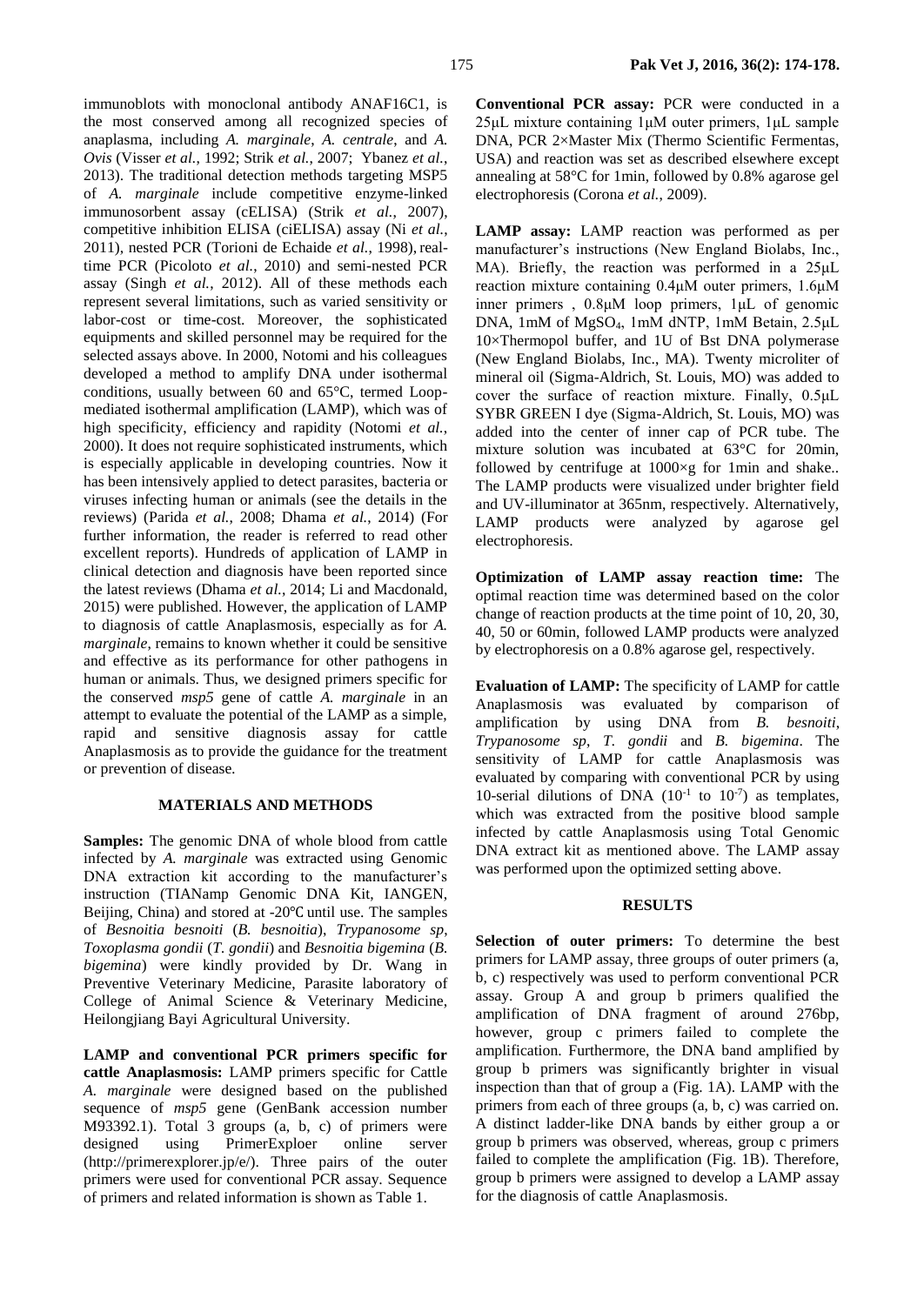| Name                         | Primer $(5'$ -3')                       | Position | Length |
|------------------------------|-----------------------------------------|----------|--------|
| MSP5-F3 $a +$                | <b>ACCTTCTGCTGTTCGTTG</b>               | 143      | 18     |
| MSP5-B3a                     | <b>GAGAAGCCATGCCTAACTC</b>              | 400      | 19     |
| MSP5-FIPa(F1c+F2) $\ddagger$ | GTTGAAAGACGCGGAGGCTGCGAGAGGTTTACCACTTC  |          | 38     |
| $MSP5-BIPa(B1c+B2)$          | CCGTCAGTAGCGGCGATTTGTACTTACAGGCTGAGAAGC |          | 39     |
| MSP5-LFa ¶                   | <b>TGCCCTCACTTACAACTTCG</b>             | 256      | 20     |
| MSP5-LBa                     | CGGCAAGCACATGTTGGTA                     | 324      | 19     |
| MSP5-F3b                     | <b>ACCTTCTGCTGTTCGTTG</b>               | 43       | 18     |
| MSP5-B3b                     | <b>GAGAAGCCATGCCTAACTC</b>              | 400      | 19     |

MSP5-FIPb(F1c+F2) GTTGAAAGACGCGGAGGCTAAATCGGCGAGAGGTTTAC<br>MSP5-BIPb(B1c+B2) CCGTCAGTAGCGGCGATTTGTACTTACAGGCTGAGAAGC

MSP5-LFb TGCCCTCACTTACAACTTCG 256 20 MSP5-LBb CGGCAAGCACATGTTGGTA 324 19

MSP5-B3c GTACTTACAGGCTGAGAAGC 369 20 MSP5-FIPc(F1c+F2) GCCCTCACTTACAACTTCGGAAGGGGTACTCCTATGTGAACA 42

MSP5-LFc GGTAAACCTCTCGCCGATT 231 19

CCGTCAGTAGCGGCGATTTGTACTTACAGGCTGAGAAGC

ATAGCCTCCGCGTCTTTCAACAAAATCGCCGCTACTGAC

**Table 1:** Primers designed for LAMP and conventional PCR in this study for the detection of cattle Anaplasmosis

MSP5-LBc GGTTAATCACGAGGGGGTC 282 19 Each group included 3 pairs of primers: outer, inner, and loop primers. †The forward outer primers were named as MSP5-F3a, MSP5-F3b and MSP5- F3c, the backward outer primers were named as MSP5-B3a, MSP5-B3b and MSP5-B3c. ‡The forward inner primers were named as MSP5-FIPa, MSP5- FIPb and MSP5-FIPc, the backward inner primers were named as MSP5-BIPa, MSP5-BIPb and MSP5-BIPc. ¶The loop primers were designed to accelerate the reaction, which contained the forward loop primers (MAP5-LFa, MSP5-LFb, MSP5-LFc) and the backward loop primers (MSP5-LBa, MSP5-LBb, MSP5-LBc).

19 CGTTGGGGTGTGATAGATG 102 19<br>GTACTTACAGGCTGAGAAGC 102 19 369 20

**Optimization of reaction time for LAMP assay:** To optimize the performance of the LAMP assay, the incubation of reaction mixture was set for 10, 20, 30, 40, 50 or 60min. After incubation, the addition of SBYR GREEN І dye facilitated visual inspection. A color change from orange to green under brighter field among all six positive samples was observed except negative control, even though incubation reached to 60min (Fig. 2A). In addition, clear green fluorescence in all six reaction samples under UV365nm presented at varied incubation period. However, no clear green fluorescence showed in negative control (Fig. 2B). The all six positive LAMP amplicons presented ladder-like DNA pattern on agarose gel electrophoresis (Fig. 3).

**Evaluation of LAMP assay for cattle Anaplasmosis:**  LAMP reaction under optimal condition and conventional PCR was performed with genomic DNA from *B. besonitia*, *Trypanosome sp*, *T. gondii* and *B. bigemina* to evaluate the specificity of LAMP assay. The DNA from four blood-borne parasites *B. besonitia*, *Trypanosome sp*, *T. gondii* and *B. bigemina* as templates in both PCR and LAMP assay failed to get the amplicon, in contrast, the amplification was confirmed in either LAMP (Fig. 4B) or conventional PCR (Fig. 4A) with the genomic DNA of cattle *A. marginale.* The sensitivity of LAMP assay for the cattle Anaplasmosis was determined by comparing with conventional PCR using 10-fold serial dilutions  $(10<sup>0</sup>$  to 10-8 ) of 0.1μg total genomic DNA from cattle *A. marginale* as templates. The results showed that the ability of conventional PCR to complete the amplification under the lowest concentration of template was 10-6 of original genomic DNA, however, LAMP assay reached to 10-8 dilution, which was 100times more sensitive than that of conventional PCR assay (Fig. 5).

#### **DISCUSSION**

LAMP assay developed in this study demonstrated its high sensitivity, specificity, and time-effectiveness compared to conventional methods. The result suggested that the LAMP assay was high potential of detection and diagnosis of Anaplasmosis*,* since *msp5* gene is conserved among all recognized species of Anaplasma, including *A. marginale*, *A. centrale*, and *A. Ovis* (Visser *et al*., 1992). Besides, LAMP assay may be be helpful in the diagnosis and subsequent control of disease when Anaplasma is endemic in local area. Moreover, the determination of LAMP diagnosis can be determined by color change under UV-illumination or brighter field. Thus LAMP is most effective, applicable, and practical tools to detect or diagnose the pathogens in humans or animals, especially in the developing countries.

LAMP is more rapid, economical and suitable for clinical diagnosis of cattle Anaplasmosis than conventional diagnostic method (Li and Macdonald, 2015). It does not require sophisticated equipments, expensive reagents or skilled personnel for LAMP assay. LAMP reaction can be carried on in water bath, which is cost-effectiveness and easy operation, especially applicable in clinic. Comparatively, conventional cultivation of pathogens, serodiagnosis (Knowles *et al.*, 1996; Ramos *et al.*, 2014) and PCR (Torioni de Echaide *et al.*, 1998; Schotthoefer *et al.*, 2013), nested-PCR or Realtime qPCR (Picoloto *et al.*, 2010) requires specific and expensive instruments and qualified operator. Furthermore, methods above themself in comparison to the LAMP are time-consuming and complicated, which requires skilled operator to conduct it (Wang *et al.*, 2014).

MSP5 is a conserved protein of *A. marginale*, which can be detected in either acute or chronic infection by multiple species of anaplasma with McAb ANAF16C1 (Visser *et al.*, 1992). Analyses based on *msp1* and *msp5* of *A. marginale* isolated in Philippine revealed that *msp5* was a monophyletic lineage and was phylogenetically associated with the strains isolated in Brazilian or China (Ybanez *et al.*, 2013). It is of potential to be a molecular target for the detection or diagnosis for Anaplasmosis due to its high conservativeness (Strik *et al.*, 2007). Of note, Ma and his colleagues (2012) developed a LAMP assay based on *msp4* gene for detection of *A. ovis* (Ma *et al.*, 2011). In this study, the conserved region in *msp5* gene was chosen to be the target to develop a rapid and sensitive LAMP method to diagnose Anaplasma in cattle.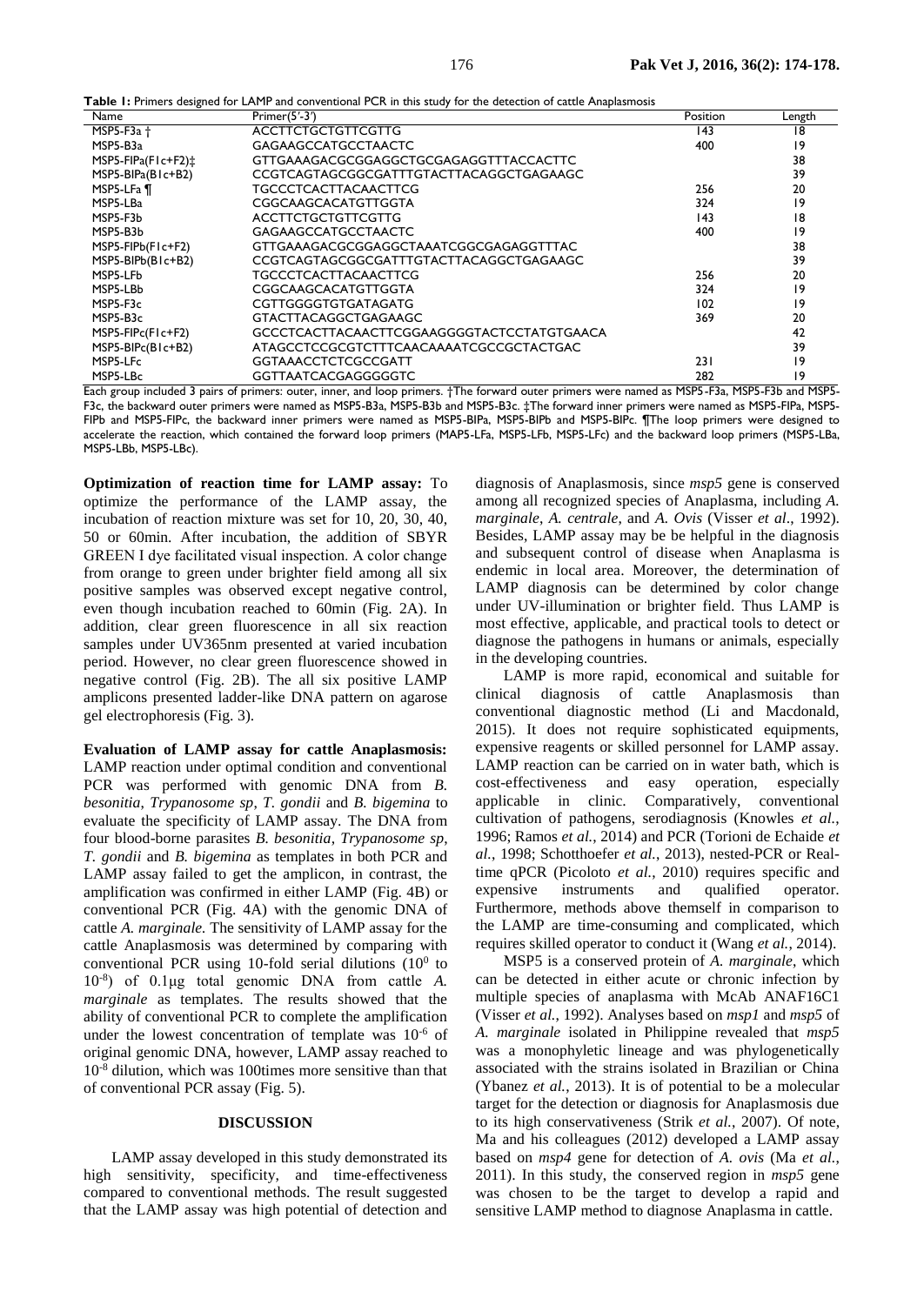

**Fig. 1:** Selection of primers with genomic DNA of bovine anaplasmosis as template. A) Conventional PCR assay by the outer primers and B) LAMP assay by three groups of primers. Lane 1: primers of group a; Lane 2: primers of group b; Lane 3: primers of group c; Lane M: DNA marker (DL2000).



**Fig. 2:** Optimization of LAMP reaction time determined by visualization of LAMP products under brighter field (Panel A) and UV-illumination (Panel B). Lane 1-6: LAMP products with the varied incubation period: 10, 20, 30, 40, 50, 60 min respectively; Lane 7: negative control.

Though LAMP assay has been intensively applied to detect hundreds of pathogens in human beings or animals, the majority of applications often focused on the detection of bacteria (Zhuang *et al.*, 2014; Xia *et al.*, 2014) and viruses (Yang *et al.*, 2014), otherwise parasitic or rickettsial pathogens (For further information, the reader is referred to read other excellent report). Recently, RT-LAMP or LAMP assay was developed to detect tickborne encephalitis virus and to detect cattle trypanosomiasis in southern Zambia, indicating that LAMP assay was a sensitive, specific, rapid and easy-tooperate method for the [clinical diagnosis](app:ds:clinical%20diagnosis) (Hayasaka *et al.*, 2013). In addition, Detection of Malaria by LAMP method was evaluated by comparison with microscopy, nested PCR, and quantitative PCR (qPCR), suggesting that sensitivity of LAMP assay for Malaria in a remote Ugandan clinic was much higher than that by microscopy inspection, nested PCR and qPCR (Hopkins *et al.*, 2013)., but similar to that by single-well nested PCR in a United Kingdom reference laboratory (Polley *et al.*, 2013). Furthermore, Pan *et al*. (2011) reported that a LAMP assay based on *MSP2* gene was developed to detect *anaplasma phagocytophilum,* suggesting a rapid, costsaving method for *A. phagocytophilum* (Pan *et al.*, 2011).



**Fig. 3:** Optimization of LAMP reaction time. Lane 1-6: LAMP products of different reaction time 10, 20, 30, 40, 50 and 60 min respectively; Lane M: DNA Marker (DL2000).



**Fig. 4:** Specificity of LAMP assay. Panel A: PCR assay with four bloodborne parasites and bovine Anaplasmosis genomic DNA. Panel B: LAMP assay with four blood-borne parasites and bovine Anaplasmosis genomic DNA. Lane 1: *B.besonitia* DNA; Lane 2: *Trypanosomiasis* DNA; Lane 3: *Toxoplasma* DNA; Lane 4: *B.bigemina* DNA; Lane 5: Negative Control; Lane 6: Bovine *Anaplasmosis* DNA; Lane M: DNA Marker (DL2000).



**Fig. 5:** Comparative sensitivity of conventional PCR (Panel A) and LAMP assay (Panel B). Lane 1-9: PCR or LAMP products with bovine Anaplasmosis DNA sample as template at  $10^0$ ,  $10^{-1}$ ,  $10^{-2}$  to  $10^{-8}$  dilutions, respectively; Lane 10: negative control; Lane M: DNA Marker (DL2000).

In LAMP reaction mixture in this study, mineral oil was added to avoid volatilization and to segregate mixture solution with SYBR GREEN I dye prior to the incubation, in which may reduce aerosol and false positive. The LAMP method developed in this study demonstrated the same specificity as conventional PCR to differentiate four blood-borne parasites. However, LAMP in detecting *A. marginale* was 100 times more sensitive than that of conventional PCR. Our LAMP assay is expected to be further evaluated by testing the clinical samples in comparison with the conventional PCR aiming to provide the guidance for the treatment, regulation or even eradication program.

**Conclusions:** In this study, a loop-mediated isothermal amplification for conserved *msp5* gene of *A. marginale*